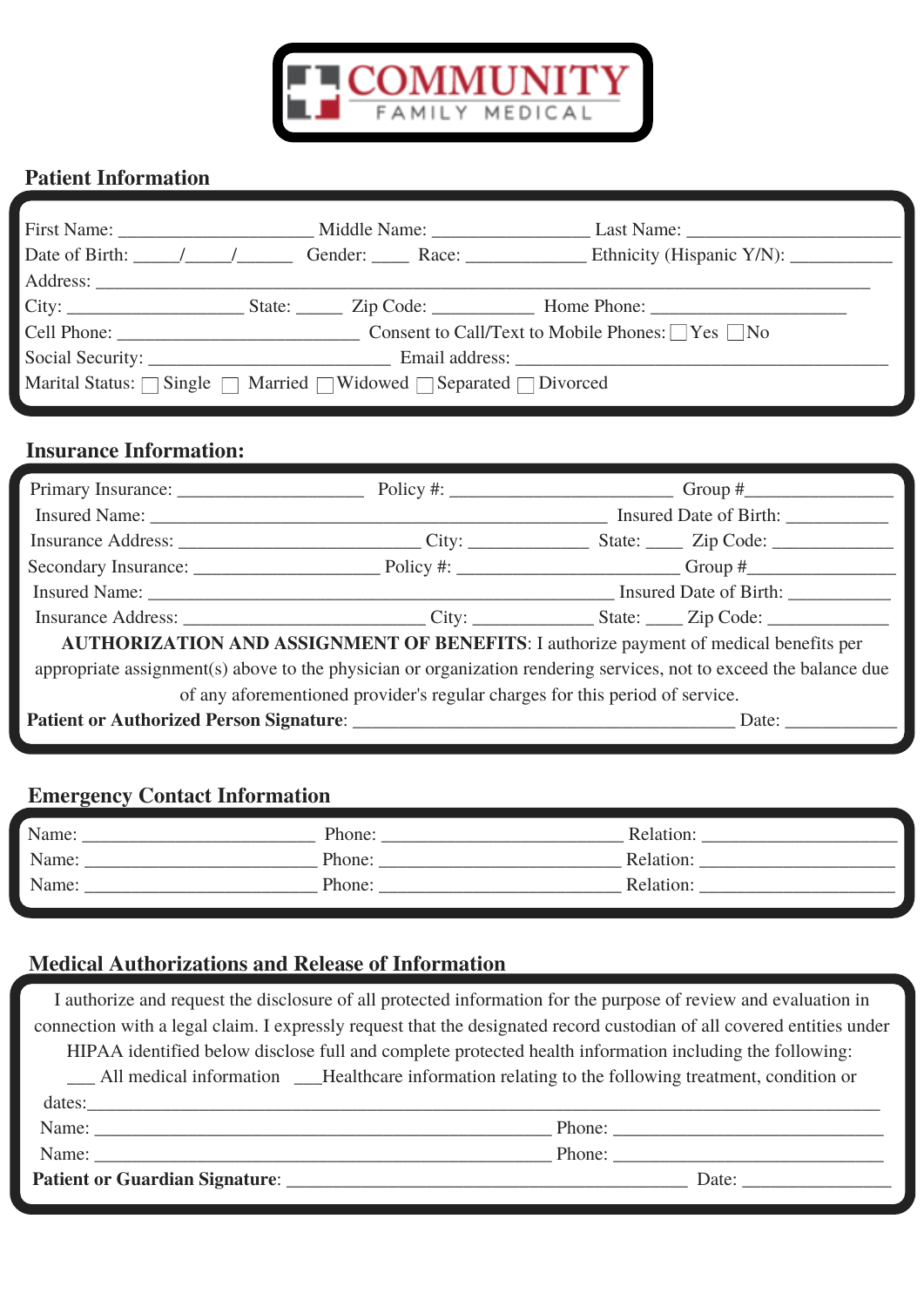

### **MEDICAL HISTORY**

| Allergies:                                                                                       |                                            |                                          |                                                                                                                       |
|--------------------------------------------------------------------------------------------------|--------------------------------------------|------------------------------------------|-----------------------------------------------------------------------------------------------------------------------|
|                                                                                                  |                                            |                                          |                                                                                                                       |
|                                                                                                  |                                            |                                          |                                                                                                                       |
|                                                                                                  |                                            |                                          |                                                                                                                       |
|                                                                                                  |                                            |                                          |                                                                                                                       |
|                                                                                                  |                                            |                                          |                                                                                                                       |
| <b>Medications:</b>                                                                              |                                            |                                          |                                                                                                                       |
|                                                                                                  |                                            |                                          | Dose: How many at a time? How often?                                                                                  |
|                                                                                                  |                                            |                                          | Dose: How many at a time? How often?                                                                                  |
|                                                                                                  |                                            |                                          |                                                                                                                       |
|                                                                                                  |                                            |                                          | Dose: How many at a time? How often?                                                                                  |
|                                                                                                  |                                            |                                          |                                                                                                                       |
|                                                                                                  |                                            |                                          |                                                                                                                       |
|                                                                                                  |                                            |                                          |                                                                                                                       |
|                                                                                                  |                                            |                                          |                                                                                                                       |
| Personal Medical History (Check if you have ever had any of the following):                      |                                            |                                          |                                                                                                                       |
| Asthma                                                                                           | Emphysema                                  |                                          | __Migraines                                                                                                           |
| _Angina/Chest Pain                                                                               | Epilepsy                                   |                                          | __Sexually Transmitted Infection                                                                                      |
| __Anemia                                                                                         | <b>Eye Disease</b>                         |                                          | Stroke                                                                                                                |
| $\_$ Anxiety                                                                                     | Gallstones                                 |                                          | Thyroid Disease                                                                                                       |
| Arthritis                                                                                        | __Tuberculosis<br><b>Heart Attack</b>      |                                          |                                                                                                                       |
| Cancer                                                                                           | Headaches                                  |                                          | Ulcers                                                                                                                |
| <b>Chronic Bronchitis</b>                                                                        | _Hepatitis                                 |                                          | ___Other (Please List):                                                                                               |
| Cirrhosis                                                                                        | -High Blood Pressure                       |                                          | <u> 1989 - Johann Stein, mars an deutscher Stein und der Stein und der Stein und der Stein und der Stein und der</u>  |
| _Clotting Disorder                                                                               | -High Cholesterol                          |                                          |                                                                                                                       |
| <b>COPD</b>                                                                                      | <b>HIV Positive/AIDS</b>                   |                                          | <u> 1980 - Johann John Stone, mars and de final de la provincia de la provincia de la provincia de la provincia d</u> |
| __Depression                                                                                     | __Kidney Disease                           |                                          |                                                                                                                       |
| Diabetes                                                                                         | __Kidney Stones                            |                                          |                                                                                                                       |
| Family Medical History (Check if any immediate family member has ever had any of the following): |                                            |                                          |                                                                                                                       |
| Alcoholism                                                                                       | <b>Early Death</b>                         | (Mother, Father, Siblings, Grandparents) | <b>Stroke</b>                                                                                                         |
| Asthma                                                                                           | Epilepsy                                   |                                          | Thyroid Disease                                                                                                       |
| Anemia                                                                                           |                                            |                                          |                                                                                                                       |
| <b>Arthritis</b>                                                                                 | <b>Eye Disease</b><br>Other (Please List): |                                          |                                                                                                                       |
| <b>Birth Defects</b>                                                                             | <b>Heart Attack</b>                        |                                          |                                                                                                                       |
| Cancer                                                                                           | <b>High Blood Pressure</b>                 |                                          |                                                                                                                       |
| Clotting Disorder                                                                                | High Cholesterol                           |                                          |                                                                                                                       |
| _Depression                                                                                      | Kidney Disease<br><b>Liver Disease</b>     |                                          |                                                                                                                       |
| <b>Diabetes</b>                                                                                  |                                            |                                          |                                                                                                                       |
| _Drug Abuse                                                                                      | <b>Osteoporosis</b><br>Seizure Disorder    |                                          |                                                                                                                       |
|                                                                                                  |                                            |                                          |                                                                                                                       |
| <b>Operations and/ or Hospitalizations:</b>                                                      |                                            |                                          |                                                                                                                       |
|                                                                                                  |                                            |                                          | Date: $\frac{1}{\sqrt{1-\frac{1}{2}} \cdot \frac{1}{2}}$                                                              |
|                                                                                                  |                                            |                                          | Date: $\frac{1}{\sqrt{1-\frac{1}{2}}\cdot\frac{1}{2}}$                                                                |
|                                                                                                  |                                            |                                          |                                                                                                                       |
| Reason:                                                                                          |                                            |                                          | Date: $\frac{1}{\sqrt{1-\frac{1}{2}}\cdot\frac{1}{2}}$                                                                |
| <b>Social History:</b>                                                                           |                                            |                                          |                                                                                                                       |
| Alcohol Use                                                                                      |                                            | <b>Recreational Drug Use</b>             | Employed                                                                                                              |
| Caffeine Use                                                                                     |                                            | <b>Sexually Active</b>                   | Retired                                                                                                               |
| Exercise                                                                                         | Tobacco Use<br>Student                     |                                          |                                                                                                                       |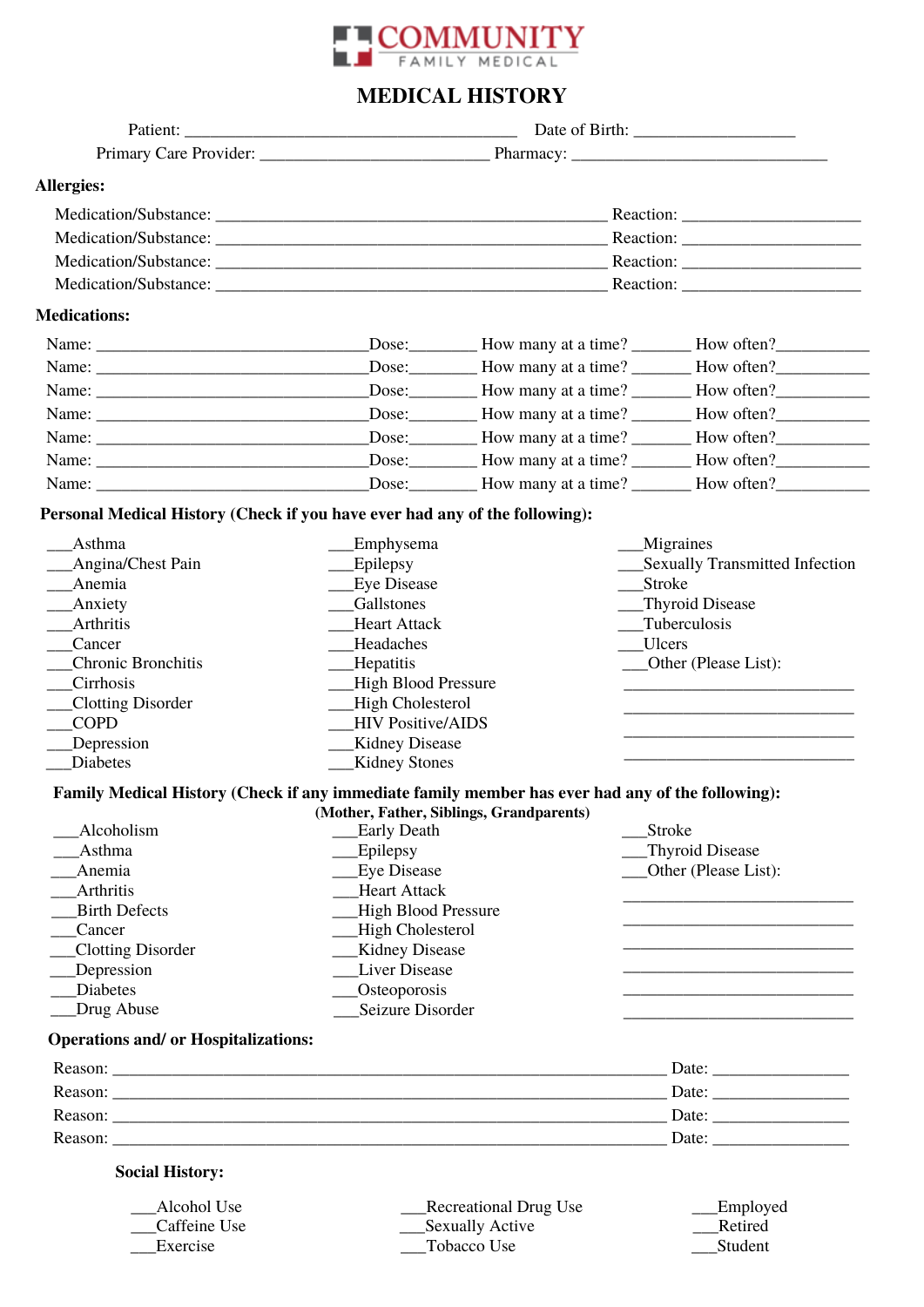

**COMMUNITY** 

assign or change your Primary Care Provider (PCP) prior to the visit. We will provide you with the correct PCP information you will need in order to update this information with ConnectCare. Initial

**Patient Printed Name**: \_\_\_\_\_\_\_\_\_\_\_\_\_\_\_\_\_\_\_\_\_\_\_\_\_\_\_\_\_\_\_\_\_\_\_\_\_\_\_\_\_\_\_\_\_\_\_\_\_\_\_\_\_\_\_\_\_\_\_\_ **Date**: \_\_\_\_\_\_\_\_\_\_\_\_

**Patient or Guardian Signature**: \_\_\_\_\_\_\_\_\_\_\_\_\_\_\_\_\_\_\_\_\_\_\_\_\_\_\_\_\_\_\_\_\_\_\_\_\_\_\_\_\_\_\_\_\_\_\_\_\_\_\_\_\_\_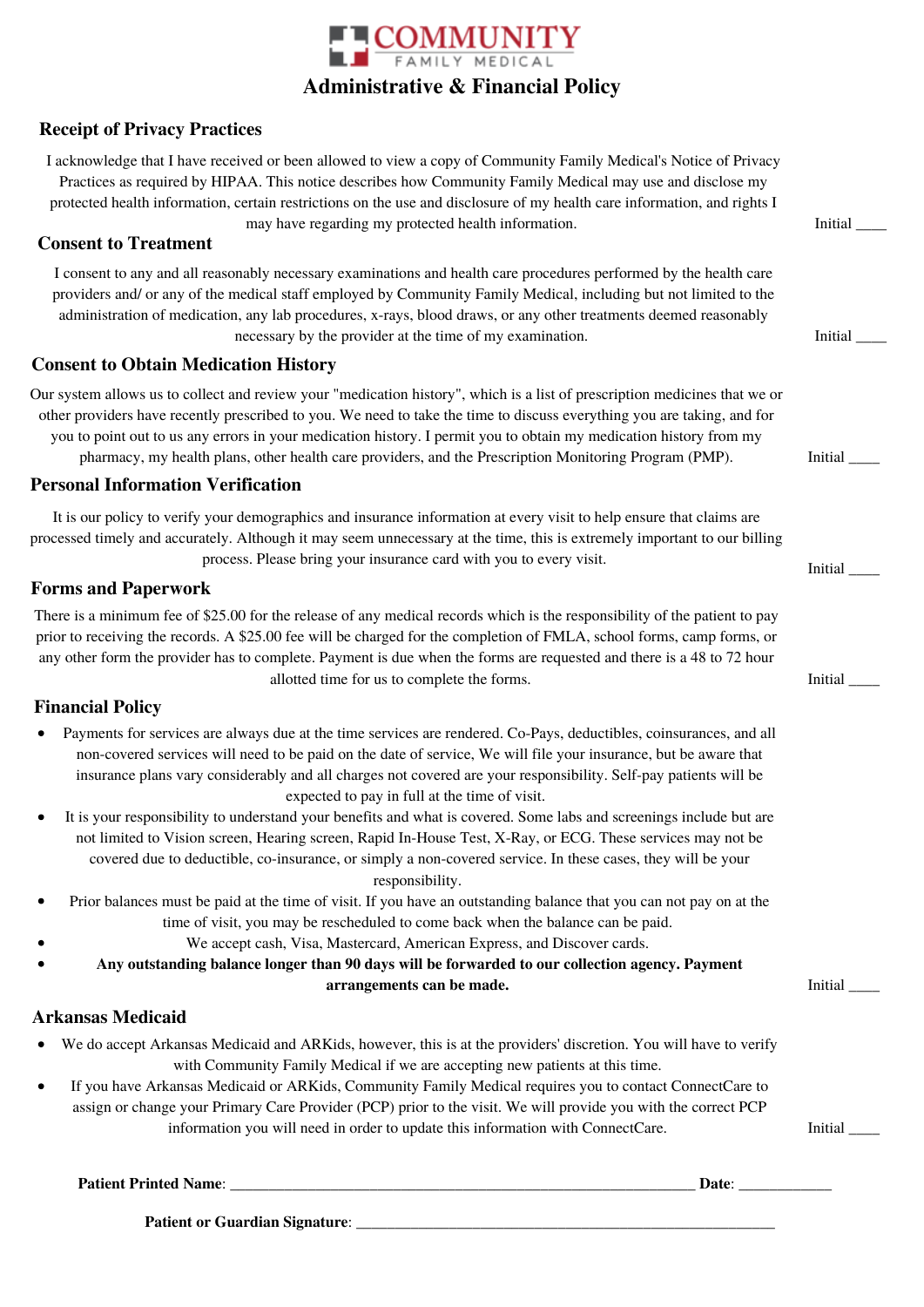

### **Medication/Controlled Substance Policy**

As part of your medical treatment, our providers may prescribe medications for you. It is possible to experience serious side effects of these medications if they are not managed properly. Your health and safety are very important to us at Community Family Medical, and we require you to help us make sure your treatment follows our guidelines.

#### **Please read and acknowledge each line carefully.**

- Community Family Medical may not prescribe controlled or habit-forming medications on my first visit. You must be a patient with CFM for a minimum of 30 days.
- I agree to follow the dosing schedule prescribed to me by my provider.
- I agree to NEVER share my medications with others, nor will I sell or exchange my medications for any reason.
- I understand that I am solely responsible for the safekeeping of my medications. Community Family Medical will have no obligations to replace lost or stolen prescriptions or medications.
- I agree to use only one pharmacy for my controlled medication prescriptions.
- I understand there will be no early refills of any narcotic or controlled medications.
- Medication refills will only be available during normal business hours, Monday through Friday from 8:00 am to 5:00 pm. A 48-hour notice is required for all refills. Refills can not be made after hours, on the weekend, or on holidays.
- I understand that I should not drive or operate heavy machinery while I am taking medications that may cause drowsiness or impaired cognitive functions.
- I understand that Community Family Medical reserves the right to request a urine drug screen at any time when I am prescribed controlled substances. If my screen test positive for any non-prescribed substances or negative for medications I have been prescribed, I understand that this is grounds for dismissal from Community Family Medical.
- I understand that if I have previously received narcotics/controlled substances from another provider, you are not guaranteed to receive them here.
- I understand that it is my responsibility to ensure records are received in a timely manner. Community Family Medical will send the request to the previous provider but it will fall under the patient's responsibility after that.
- I understand that refunds will not be given, under any circumstances, for visits or consultations regarding narcotics or controlled substances.
- I understand long-term pain management (chronic pain for more than 6 months) may require a referral to a pain management specialist.
- I understand that controlled medications will not have refills and I am to come in once a month for a visit to acquire a refill on any controlled substance for proper monitoring.
- I understand I may be prescribed pain medication or controlled substances short-term for acute painful injuries such as a fracture or lacerations. These medications are temporary and will not be refilled.

#### I hereby authorize the providers of Community Family Medical to access historical prescription drug information. No medications **will be prescribed without the acceptance of this agreement.**

By signing this agreement, I affirm that I have the full right and power to be bound by this agreement and that I have read, understood, and accepted these terms. I understand that I may be dismissed from Community Family Medical if I do not abide by **the terms of this medication agreement.**

| <b>Patient Printed Name:</b>   | Date |
|--------------------------------|------|
| Patient or Guardian Signature: |      |